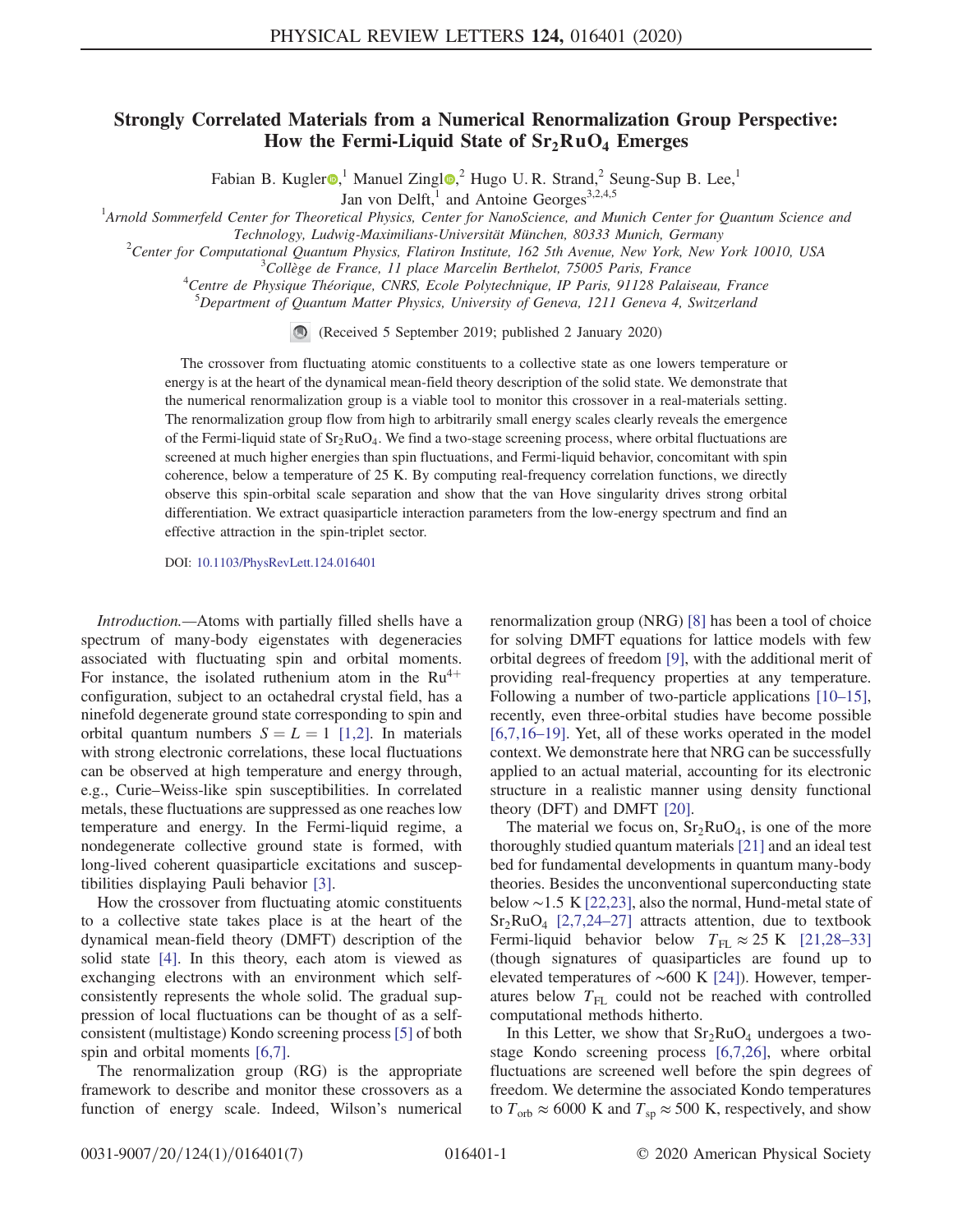that Fermi-liquid behavior emerges when spin coherence is fully established below a scale of  $T_{FL} \approx 25$  K [\[34\].](#page-5-0) With NRG as impurity solver, the entire DMFT calculation is performed on the real-frequency axis [\[35\],](#page-5-1) and we can compute correlation functions at arbitrarily low energy scales and temperatures. Hence, we are able to go beyond previous Monte Carlo–based  $DFT + DMFT$  studies [\[24,26,27,33,38](#page-4-12)–41] and enter deep into the Fermi-liquid regime, even down to  $T = 0$  [\[42\].](#page-5-2) This enables us to explore the counterintuitive observation that the more itinerant  $(xy)$  orbital has the smaller quasiparticle weight [\[21,24,27,38,41,44,45\].](#page-4-9) We show that this effect is driven by a van Hove singularity close to the Fermi level, as elaborated in Ref. [\[24\]](#page-4-12).

*Model.*—The low-energy structure of  $Sr<sub>2</sub>RuO<sub>4</sub>$  can be well described by a local basis of three maximally localized Wannier functions [\[46,47\]](#page-5-3) with Ru-4d  $t_{2q}$  symmetry denoted by  $\{xy, xz, yz\}$ . The corresponding noninteracting Wannier Hamiltonian is characterized by the density of states (DOS) shown in Fig. [3\(a\)](#page-2-0) below, reflecting the quasi-2D tetragonal crystal structure of  $Sr<sub>2</sub>RuO<sub>4</sub>$ , with quasi-2D xy orbitals and a strongly one-dimensional character of the degenerate  $xz/yz$  orbitals. We employ the same Wannier Hamiltonian as in Refs. [\[39,40,48\]](#page-5-4) (without spin-orbit coupling) combined with a local Kanamori interaction [\[2,49\]](#page-4-11),  $H_{int} = (U - 3J)N(N - 1)/2 - 2JS^2 - JL^2/2$ , parametrized by  $U = 2.3$  and  $J = 0.4$  [\[24\]](#page-4-12). Throughout this work, we use  $eV = 1$  as the unit of energy if not otherwise indicated. In the Hund-metal phase of  $Sr<sub>2</sub>RuO<sub>4</sub>$ , the pairhopping term of the Kanamori interaction, as part of  $-JL^2/2$ , is almost inactive. It can thus be neglected to obtain a model with higher symmetry, which is more tractable for NRG, as explained in Ref. [\[50\].](#page-5-5)

Spin-orbital separation, Fermi liquid.—Since NRG can reach arbitrarily small energy scales, we are able to directly observe both spin-orbital scale separation and the onset of Fermi-liquid behavior. The zero-temperature real-fre-quency orbital and spin susceptibilities [\[50\]](#page-5-5),  $\chi_{orb}^{\prime\prime}$  and  $\chi''_{\rm sp}$ , exhibit a separation of their maxima by more than one decade, see Fig. [1\(a\)](#page-1-0). This spin-orbital separation in Kondo scales, with  $T_{\text{orb}} \approx 6000 \text{ K}$  and  $T_{\text{sp}} \approx 500 \text{ K}$  as found from the maxima of  $\chi''$ , is distinctive of correlated Hund metals  $[2,6,7,19]$ , where the Hund coupling J causes the screening of the respective fluctuations to occur at disparate energy scales. Further, the completed screening of fluctuations [\[7\]](#page-4-13) is signaled by linear behavior,  $\chi'' \propto \omega$ , found below roughly 1000 K and 25 K for  $\chi_{orb}''$  and  $\chi_{sp}'$ , respectively. The fully coherent Fermi-liquid state thus emerges below an energy scale of 25 K. The Fermi-liquid onset is also seen in the temperature dependence of the static spin susceptibility,  $\chi_{\rm{sp}}(\omega = 0)$ , which crosses over from Curie–Weiss- to Pauli-like behavior, saturating below  $T_{\text{FL}} \approx 25$  K, see inset of Fig. [1\(a\).](#page-1-0) These results clearly establish spin-orbital scale separation in the

<span id="page-1-0"></span>

FIG. 1. (a) Dynamic spin and orbital susceptibilities,  $\chi''_{sp}(\omega)$  and  $\chi''(\omega)$  showing spin-orbital scale separation. Inset: Static spin  $\chi_{\text{orb}}^{\prime\prime}(\omega)$ , showing spin-orbital scale separation. Inset: Static spin<br>susceptibility as a function of temperature (b) NRG flow susceptibility as a function of temperature. (b) NRG flow diagram, showing the rescaled eigenenergies (with quantum numbers given in the legend) as a function of the energy scale [\[50\],](#page-5-5) for the impurity model at self-consistency. The spin and orbital Kondo temperatures (maximum of  $\chi''$ ) and the Fermiliquid scale,  $T_{FL}$ , are marked by vertical lines.

low-temperature Fermi-liquid state of  $Sr<sub>2</sub>RuO<sub>4</sub>$ , as proposed by previous studies above  $T_{FL}$  [\[7,26\].](#page-4-13)

A very direct observation of Fermi-liquid behavior is possible by studying the renormalization group flow diagram of the NRG algorithm  $[6,9,18,19]$ . Figure [1\(b\)](#page-1-0) shows the NRG Hamiltonian's (lowest) rescaled eigenenergies,  $\Lambda^{N/2}E_i(N)$ , depending on the energy scale  $\Lambda^{-N/2}$ of the RG flow, where Λ is the NRG discretization parameter and  $N$  the length of the Wilson chain [\[50\]](#page-5-5). At high energy, the states are pure atomic eigenstates, which are screened by the bath when flowing down in energy. Below  $T_{\text{FI}}$ , the Fermi liquid is formed. There, the flow reaches a fixed point, where the rescaled eigenenergies become independent of N,  $\Lambda^{N/2} E_i(N) = E_i^*$ . The Fermi-<br>liquid nature of this fixed point is determined by liquid nature of this fixed point is determined by "towers" [\[9\]](#page-4-6) of equidistant excitation energies within the same symmetry sector, where each  $E_i^*$  is composed of *n* quasiparticle excitations  $F^* = nF$ quasiparticle excitations,  $E_i^* = nE_{qp}$ .<br>Each eigenstate has the quantum

Each eigenstate has the quantum numbers  $(Q_{xy}, Q_{xz}+)$  $Q_{yz}$ , 2S), with orbital-resolved charge  $Q_m$  relative to the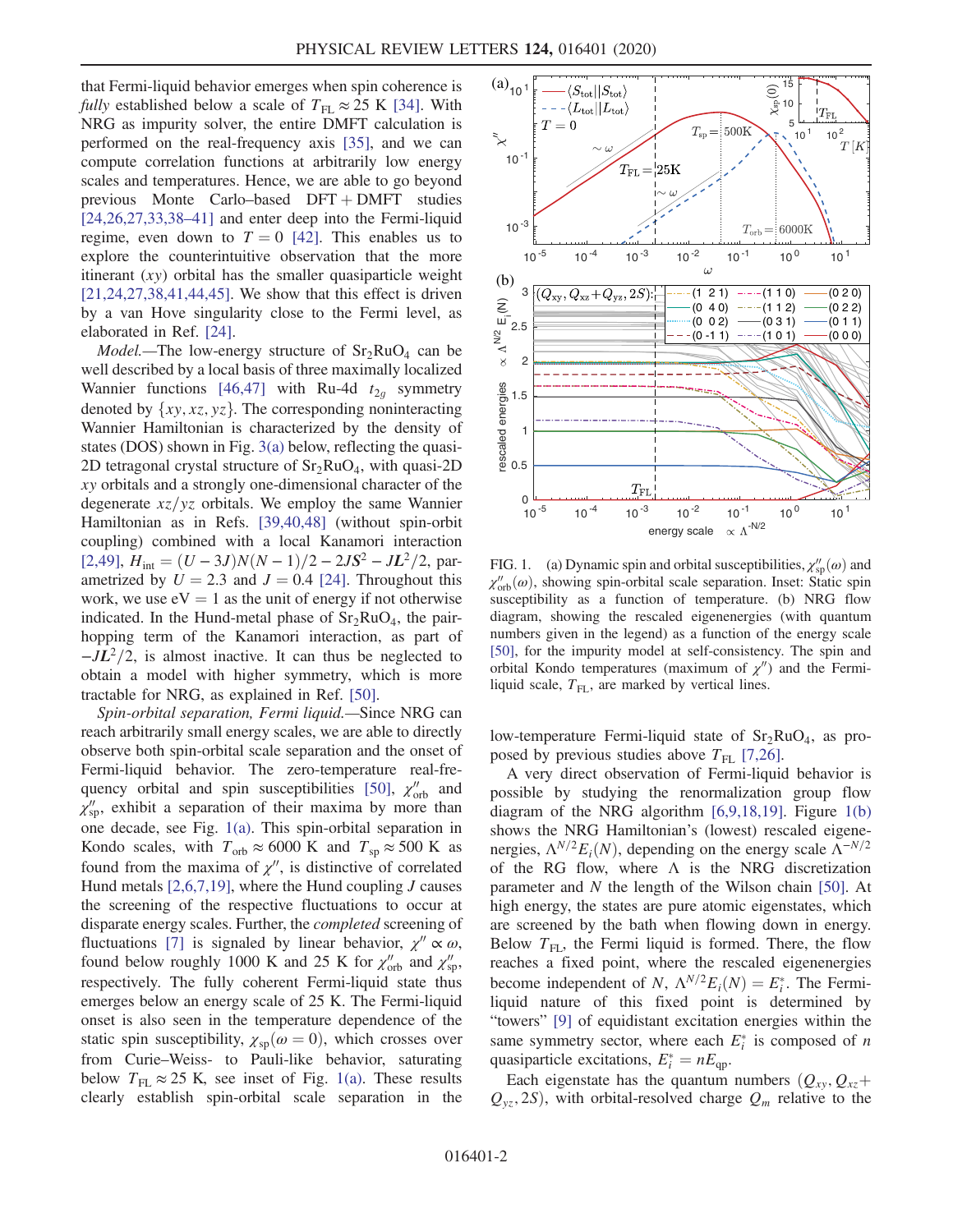<span id="page-2-1"></span>

FIG. 2. Orbital-resolved, dynamic spin and angular-momentum susceptibilities,  $\chi''(\omega)$ . Inset: Temperature dependence of  $\partial_{\omega} \chi''|_{\omega=0}$ in the spin sector, with  $T_{FL}$  marked as a dashed line.

ground state, and total spin S. The most prominent tower of states stems from  $xz/yz$  quasiparticles, i.e., eigenstates with quantum numbers  $(0,0,0)$ ,  $(0,1,1)$ ,  $(0,2,2)$ ,  $(0,2,0)$ ,  $(0,3,1)$ , etc.; see solid lines in Fig.  $1(b)$ . States with an additional xy quasiparticle are marked as dash-dotted lines. The Fermiliquid scale  $T_{FL}$  is seen in the RG flow as the point where eigenstates with equal charge but different spin become degenerate; see the pairs  $(0,2,0)$ ,  $(0,2,2)$  and  $(1,1,0)$ ,  $(1,1,2)$ . Our direct evidence of the Fermi-liquid scale of  $Sr<sub>2</sub>RuO<sub>4</sub>$ , which conforms to the  $T_{\text{FL}} \approx 25$  K found in experiments [\[21,28](#page-4-9)–31], is one of the main results of this work.

In order to understand how the different orbitals behave regarding spin-orbital scale separation, we investigate in Fig. [2](#page-2-1) the orbitally resolved spin and angular-momentum susceptibilities [\[50\]](#page-5-5). We find strong orbital differentiation with larger amplitude in the  $xy$  than the  $xz$  spin response, and generally a shift of spectral weight to lower frequencies in the xy compared to the  $xz$  orbital. In nuclear magnetic resonance (NMR) spectroscopy, the inverse nuclear spin-lattice relaxation time,  $1/(T<sub>1</sub>T)$ , is related to the zero-frequency slope of the electronic spin susceptibility,  $1/(T_1T)\propto \partial_{\omega}x^{\prime\prime}|_{\omega=0}$  (neglecting matrix elements) [\[62,63\]](#page-5-6). Computing the orbitally resolved  $\partial_{\omega} \chi''|_{\omega=0}$  as a function of temperature, we find that the xy response is about 2.5 times stronger than the  $xz$  response, see inset of Fig. [2,](#page-2-1) in qualitative agreement with experimental [\[31,64,65\]](#page-5-7) and theoretical works [\[66\].](#page-5-8) The temperature dependence changes from linear to constant at  $T_{FL}$ , in a similar fashion for both orbitals, which we attribute to the strong orbital mixing on the two-particle level [\[39\].](#page-5-4)

Single-particle spectrum.—Apart from the RG flow and (dynamic) susceptibilities, our calculations also provide single-particle spectral information. Although the single-particle properties of  $Sr<sub>2</sub>RuO<sub>4</sub>$  have been studied extensively [\[24,26,27,33,38,45,48\]](#page-4-12) using continuous-time quantum Monte Carlo (CTQMC) solvers [\[67\],](#page-5-9) these calculations have a challenging scaling with inverse temperature β, making it hard to reach the Fermi-liquid regime with  $T < 25$  K, i.e.,  $\beta > 464$  eV<sup>-1</sup>. Additionally, the analytic continuation to real frequencies severely hampers spectral resolution [\[68\]](#page-5-10). Here, we go beyond previous works by analyzing  $Sr<sub>2</sub>RuO<sub>4</sub>$  deep in the Fermi-liquid regime at low temperatures, and even  $T = 0$ , directly on the real-frequency axis.

The local spectral function  $A_{loc}(\omega)$  of Sr<sub>2</sub>RuO<sub>4</sub> is considerably renormalized compared to the DFT DOS [\[24,45,48\]](#page-4-12), see Fig. [3\(a\)](#page-2-0). When accounting for correlations, the spectral features are retained but shifted towards the Fermi level—both for the double peak in the  $xz/yz$  orbitals and the narrow xy peak. The latter is generated by the van Hove singularity in the xy orbital, which is shifted towards the Fermi level by electronic correlations. The height of the van Hove peak grows with decreasing temperature and saturates below  $T_{\text{FI}}$ , see inset of Fig. [3\(a\)](#page-2-0).

The imaginary part of the self-energy  $\text{Im}\Sigma(\omega)$ , shown in Fig. [3\(b\)](#page-2-0), determines the lifetime of excitations. It has larger values at negative compared to positive frequencies, yielding shorter lifetimes for hole excitations. Fermi-liquid behavior only emerges at frequencies below  $T_{\text{FL}}$ . The real part of the self-energy  $\text{Re}\Sigma(\omega)$  displays linear (Fermi-liquid) behavior on the same small energy scale, see

<span id="page-2-0"></span>

FIG. 3. Main panels: Real-frequency correlation functions at zero temperature. Insets: Characteristic values as a function of temperature, converging below  $T_{FL}$  (dashed line). (a) Local spectral function,  $A_{loc}(\omega)$ , from DFT + DMFT (solid lines) and DFT (dotted lines). Inset: max<sub>ω</sub> $\mathcal{A}_{loc}(\omega)$ . (b) Imaginary part of the self-energy, ImΣ( $\omega$ ). Inset: ImΣ( $\omega = 0$ ). (c) Real part of the self-energy,  $\text{Re}\Sigma(\omega)$ , with the two linear regimes for  $\omega < 0$  and the low-energy, positive slope for  $\omega > 0$  highlighted. Inset:  $Z = (1 - \partial_{\omega} \text{Re}\Sigma|_{\omega=0})^{-1}$ ; thick horizontal lines show the  $T = 0$  result for Z calculated via renormalized parameters.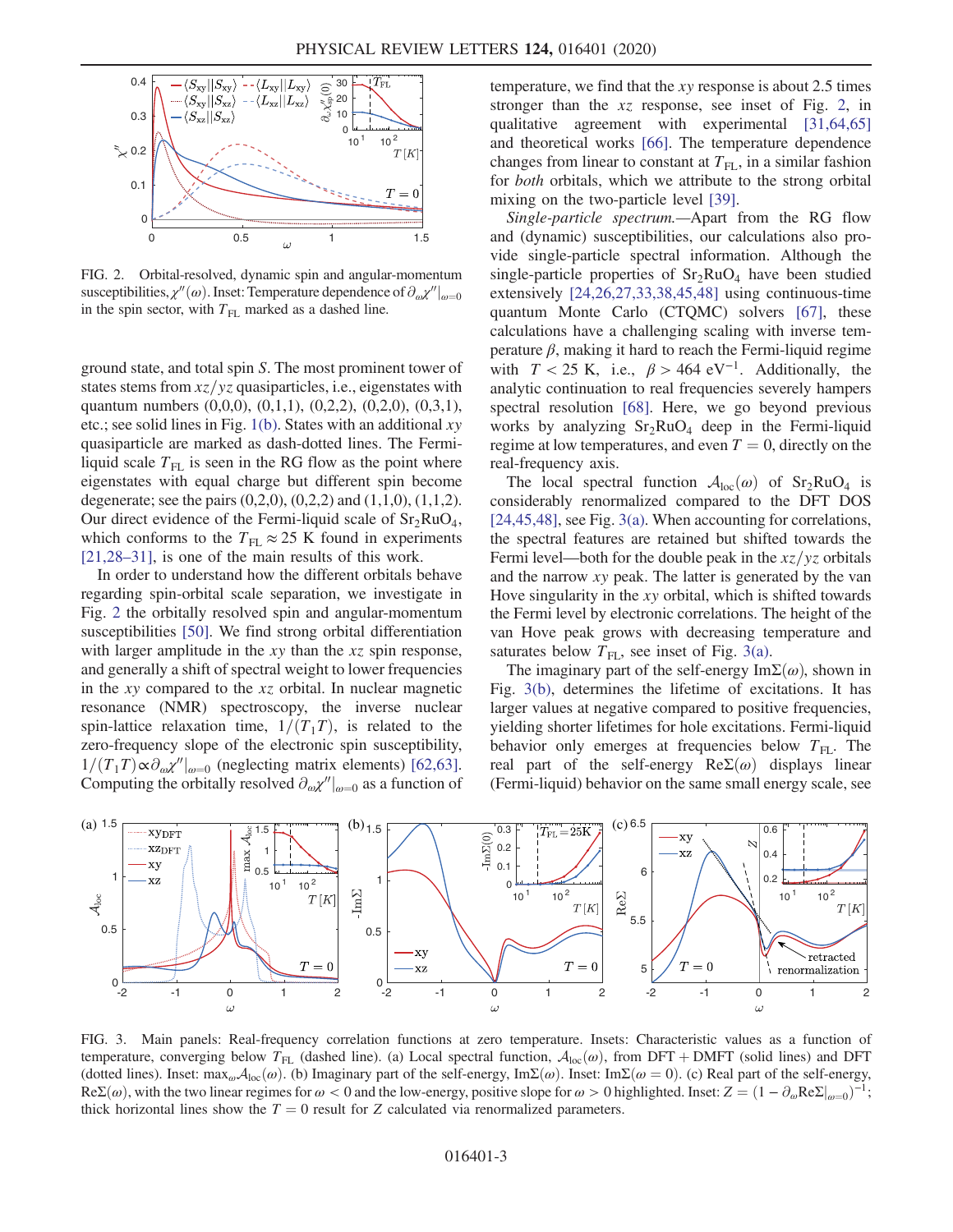Fig. [3\(c\)](#page-2-0). However, at  $\omega \approx -100$  meV, it exhibits a "kink" leading to a second linear regime [lines in Fig. [3\(c\)\]](#page-2-0), while, for  $\omega$  in the range +200–400 meV, the slope of Re $\Sigma(\omega)$ changes sign, "retracting" the renormalization of the quasiparticle dispersion. Hence, in this energy range, the quasiparticle velocity is larger than the bare one [\[33\]](#page-5-11), as opposed to the usual low-energy reduction due to strong correlations. These single-particle properties are in qualitative agreement with previous Monte Carlo results [\[24,26,27,33,38,45,48\].](#page-4-12)

The pronounced differentiation between the different orbitals, seen in Figs. [1\(b\)](#page-1-0) and [2](#page-2-1), is also reflected in the selfenergy. The xy orbital shows much stronger correlations than the  $xz/yz$  ones, with higher curvature in Im $\Sigma(\omega)$  and steeper slope in Re $\Sigma(\omega)$  at  $\omega = 0$ , as visible in Figs. [3\(b\)](#page-2-0) and [3\(c\)](#page-2-0), respectively. The slope is related to the quasiparticle weight,  $Z = (1 - \partial_{\omega} \text{Re} \Sigma |_{\omega=0})^{-1}$ , shown in the inset of Fig. [3\(c\).](#page-2-0) The zero-temperature values of Z agree with renormalized parameters extracted directly from the spectrum (horizontal lines, see discussion below) and are also consistent with experiments [\[21,48\].](#page-4-9) The lowtemperature relation  $Z_{xy} < Z_{xz}$  contrasts with  $Z_{xy} > Z_{xz}$  at high temperature. Indeed, when lowering temperature, the quasiparticle weights cross at ∼350 K, and, while  $Z_{xz}$ levels off at  $T \sim 100 \text{ K}$ ,  $Z_{xy}$  only saturates below  $T_{FL}$ . This shows that the coherence-to-incoherence crossover and the corresponding coherence scales in  $Sr<sub>2</sub>RuO<sub>4</sub>$  are strongly orbital dependent [\[24,40\].](#page-4-12) It is only below  $T_{FL}$  that all orbitals are in the coherent Fermi-liquid regime.

At first sight, the stronger correlation in the xy orbital as compared to the  $xz/yz$  orbitals, indicated by  $Z_{xy} < Z_{xz}$ , is rather counterintuitive. Usually, the ratio between the local Hubbard interaction U and the bandwidth W,  $U/W$ , is a good estimator for the strength of correlations. However, this clearly does not hold for  $Sr_2RuO_4$ , since the xy orbital has a significantly larger bandwidth,  $W_{xy} > W_{xz}$ , see Fig. [3\(a\).](#page-2-0) In Ref. [\[24\]](#page-4-12), it has been argued that the strong xy correlations result from the proximity of its van Hove singularity to the Fermi level, see Fig. [3\(a\)](#page-2-0).

To understand this, we consider the spectral part of the hybridization function  $A_{\Delta}(\omega)$  of the self-consistent impurity model. The van Hove singularity in  $A_{loc,xy}(\omega)$  generates a dip in  $A_{\Delta,xy}(\omega)$  [\[50\]](#page-5-5) close to zero frequency, see Fig. [4\(a\),](#page-3-0) which implies a reduction of the effective coupling between impurity and bath at low energies for the xy orbital. The weaker coupling, in turn, increases the correlations and reduces the quasiparticle weight. The temperature dependence of the dip, inset of Fig. [4\(a\)](#page-3-0), matches the one of  $\max_{\omega} A_{\text{loc,xy}}$  in the inset of Fig. [3\(a\)](#page-2-0).

To disentangle the effect of the van Hove singularity from other factors, we consider a simple, half-filled twoorbital model with both orbitals having the same bandwidth. We choose a semicircular lattice DOS for one orbital and set the second one such that its hybridization function has a dip at zero energy, see Fig. [4\(b\).](#page-3-0) Even in this

<span id="page-3-0"></span>

FIG. 4. (a) Spectral function of the hybridization  $A_{\Lambda}(\omega)$  in  $DFT + DMFT$  (solid lines) and  $DFT$  (dotted lines). Inset: temperature dependence of the van Hove dip in  $A_{\Delta xy}(\omega)$ . (b) Quasiparticle weight  $Z$  as a function of Hubbard  $U$ , for a simple two-orbital model with identical half bandwidth D. The hybridization functions at  $U = 0$  are shown in the inset.

simplified model, we find that Z is smaller in the orbital with a dip in the hybridization. This suggests that the relevant measure of the correlation strength is the Hubbard interaction divided by the effective low-energy hybridization strength,  $U/\mathcal{A}_{\Delta}(\omega = 0)$ , rather than  $U/W$ .

Quasiparticle parameters.—Within the NRG framework, we can extract information about the Fermi liquid and its quasiparticles not only from correlation functions but directly from the RG flow. To this end, we compute (zero-temperature) renormalized parameters from the lowenergy spectrum of the (self-consistent) impurity model [\[69](#page-5-12)–72]. The impurity Green's function has the low-energy expansion

$$
G(\omega) \approx Z[\omega - \tilde{\epsilon} - Z\Delta(\omega)]^{-1}, \qquad \tilde{\epsilon} = Z[\epsilon + \Sigma(0)].
$$

For a (finite) Wilson chain of length N,  $G(\omega)$  has first-order poles at the single-particle excitation energies. Taking the lowest particle- and hole-excitation energy  $E_i(N)$  from Fig. [1\(b\)](#page-1-0), we have two equations that can be solved for Z and  $\tilde{\epsilon}$  and converged in N [\[69\]](#page-5-12). The results for Z [and  $\tilde{\epsilon}$  or  $\Sigma(0)$ ] are reported in Ref. [\[50\]](#page-5-5) and agree quantitatively with those taken from  $\Sigma(\omega)$ , see inset of Fig. [3\(c\).](#page-2-0)

To go beyond the single-particle picture, we exploit that, at any finite  $N$ , there are residual quasiparticle interactions in the form of exponentially small corrections to the equidistant tower of quasiparticle excitations. By comparing two-particle-excitation energies  $E_{mm'}^S$ , with orbital<br>indices m and m' and spin index S, to two single-particle indices  $m$  and  $m'$  and spin index  $S$ , to two single-particle excitations  $E_m$  and  $E_{m'}$ , the quasiparticle interaction  $\tilde{U}_{mm'}^S$ is given by [\[69\]](#page-5-12)

$$
E_{mm'}^{S} - E_{m} - E_{m'} = \tilde{U}_{mm'}^{S} |\psi_{m}(0)|^{2} |\psi_{m'}(0)|^{2},
$$

where  $|\psi_m(0)|^2$  is the quasiparticle density at the impurity [\[50\]](#page-5-5). Hence, we are in the unique position to compute quasiparticle interactions  $\tilde{U}_{mm'}^{S}$  as well as the zero-energy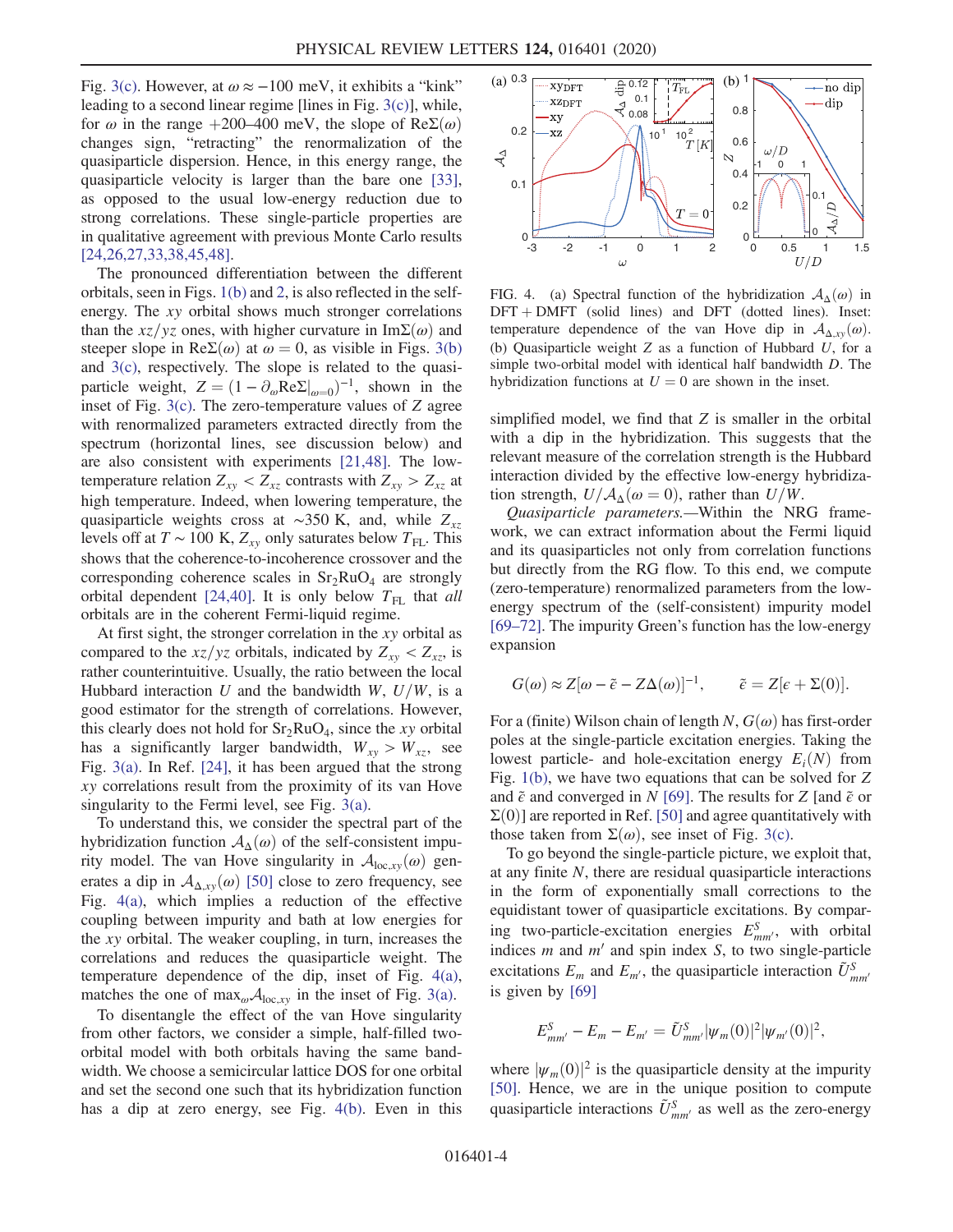real-frequency vertex  $\Gamma$ , related via  $\tilde{U}_{mm'}^S = Z_m Z_{m'} \Gamma_n^S$ <br>[60.711 for Sr-RuO]. The results listed in Ref. [50], sho [\[69,71\]](#page-5-12), for  $Sr_2RuO_4$ . The results, listed in Ref. [\[50\],](#page-5-5) show that the orbital dependence of  $\tilde{U}_{mm'}^S$  is governed by  $Z_m$ ,<br>while  $\Gamma^S$  displays only weak orbital dependence while  $\Gamma_{mm'}^S$  displays only weak orbital dependence.<br>Strikingly the effective interaction in the spin-triplet sector Strikingly, the effective interaction in the spin-triplet sector is attractive. We attribute this to the same mechanism as the Hund-metal s-wave spin-triplet superconducting instability found in model studies [\[74,75\]](#page-5-13).

Conclusion.—By following the NRG flow starting from high and proceeding to the lowest temperature and energy scales, we have analyzed spin-orbital scale separation and the emergence of the Fermi liquid in  $Sr<sub>2</sub>RuO<sub>4</sub>$  within a realmaterials  $DFT + DMFT$  setting. Through linear frequency behavior of zero-temperature dynamic susceptibilities and fixed-point analysis of the NRG flow, we provide theoretical evidence for a Fermi-liquid scale, in remarkable agreement with the experimentally observed  $T_{\text{FL}} \approx 25$  K [\[21,28](#page-4-9)–31]. Characteristic quantities, like  $\chi_{sp}$  and Z, are found to converge below 25 K. Further, our real-frequency and zero-temperature results substantiate a number of features, such as strongly shifted spectral peaks and the peculiar frequency dependence of the self-energy, previously found from analytically continued Monte Carlo data  $[24,26,27,33,38-41]$  $[24,26,27,33,38-41]$ . We showed that the proximity of the van Hove singularity to the Fermi level drives strong orbital differentiation in  $Sr_2RuO_4$ . Notably, the effect of van Hove singularities on the correlated state is of importance even in nontransition metal systems like twisted bilayer graphene [\[76](#page-5-14)–78]. Finally, the extracted quasiparticle interactions  $\tilde{U}_{mm'}^S$  reveal attractive coupling in the spin-triplet sector<br>within our *ah initio* analysis. This payes the way towards within our *ab initio* analysis. This paves the way towards a complete description of quasiparticles and their interactions in  $Sr<sub>2</sub>RuO<sub>4</sub>$ , which are of crucial importance for the understanding of the still puzzling superconducting state [\[23,79\].](#page-4-14)

Generally, our work demonstrates the potential of  $DFT +$  $DMFT + NRG$  as a new computational paradigm for realmaterial systems to (i) directly access real-frequency properties at arbitrarily low temperatures and (ii) reveal and elucidate the intricate renormalization process that occurs during the dressing of atomic excitations by their solid-state environment.

We thank G. Kotliar, J. Mravlje, and A. Weichselbaum for fruitful discussions. The NRG results were obtained using the QSpace tensor library [\[80,81\],](#page-6-0) and TRIQS applications [82–[84\]](#page-6-1) were used; see Ref. [\[50\]](#page-5-5) for details. F. B. K., S.-S. B. L., and J. v. D. are supported by the Deutsche Forschungsgemeinschaft under Germany's Excellence Strategy—EXC-2111–390814868; S.-S. B. L. further by Grant No. LE3883/2-1. F. B. K. acknowledges funding from the research school IMPRS-QST and is grateful for hospitality at the Flatiron Institute, where most of this work was carried out. The Flatiron Institute is a division of the Simons Foundation.

- <span id="page-4-0"></span>[1] S. Sugano, Y. Tanabe, and H. Kamimura, Multiplets of Transition-Metal Ions in Crystals (Academic Press Inc., New York, 1970), [http://www.sciencedirect.com/bookseries/](http://www.sciencedirect.com/bookseries/pure-and-applied-physics/vol/33) [pure-and-applied-physics/vol/33](http://www.sciencedirect.com/bookseries/pure-and-applied-physics/vol/33).
- <span id="page-4-11"></span>[2] A. Georges, L. de' Medici, and J. Mravlje, [Annu. Rev.](https://doi.org/10.1146/annurev-conmatphys-020911-125045) [Condens. Matter Phys.](https://doi.org/10.1146/annurev-conmatphys-020911-125045) 4, 137 (2013).
- <span id="page-4-1"></span>[3] M. Imada, A. Fujimori, and Y. Tokura, [Rev. Mod. Phys.](https://doi.org/10.1103/RevModPhys.70.1039) **70**, [1039 \(1998\)](https://doi.org/10.1103/RevModPhys.70.1039).
- <span id="page-4-2"></span>[4] A. Georges, G. Kotliar, W. Krauth, and M. J. Rozenberg, [Rev. Mod. Phys.](https://doi.org/10.1103/RevModPhys.68.13) 68, 13 (1996).
- <span id="page-4-3"></span>[5] J. Kondo, [Prog. Theor. Phys.](https://doi.org/10.1143/PTP.32.37) 32, 37 (1964).
- <span id="page-4-4"></span>[6] K. M. Stadler, Z. P. Yin, J. von Delft, G. Kotliar, and A. Weichselbaum, Phys. Rev. Lett. 115[, 136401 \(2015\).](https://doi.org/10.1103/PhysRevLett.115.136401)
- <span id="page-4-13"></span>[7] X. Deng, K. M. Stadler, K. Haule, A. Weichselbaum, J. von Delft, and G. Kotliar, [Nat. Commun.](https://doi.org/10.1038/s41467-019-10257-2) 10, 2721 (2019).
- <span id="page-4-6"></span><span id="page-4-5"></span>[8] K. G. Wilson, [Rev. Mod. Phys.](https://doi.org/10.1103/RevModPhys.47.773) 47, 773 (1975).
- [9] R. Bulla, T. A. Costi, and T. Pruschke, [Rev. Mod. Phys.](https://doi.org/10.1103/RevModPhys.80.395) 80, [395 \(2008\)](https://doi.org/10.1103/RevModPhys.80.395).
- <span id="page-4-7"></span>[10] T. Pruschke and R. Bulla, [Eur. Phys. J. B](https://doi.org/10.1140/epjb/e2005-00117-4) 44, 217 (2005).
- [11] R. Peters and T. Pruschke, Phys. Rev. B **81**[, 035112 \(2010\).](https://doi.org/10.1103/PhysRevB.81.035112)
- [12] R. Peters and T. Pruschke, [J. Phys. Conf. Ser.](https://doi.org/10.1088/1742-6596/200/1/012158) 200, 012158 [\(2010\).](https://doi.org/10.1088/1742-6596/200/1/012158)
- [13] R. Peters, N. Kawakami, and T. Pruschke, [Phys. Rev. B](https://doi.org/10.1103/PhysRevB.83.125110) 83, [125110 \(2011\).](https://doi.org/10.1103/PhysRevB.83.125110)
- [14] M. Greger, M. Kollar, and D. Vollhardt, [Phys. Rev. Lett.](https://doi.org/10.1103/PhysRevLett.110.046403) 110[, 046403 \(2013\).](https://doi.org/10.1103/PhysRevLett.110.046403)
- [15] M. Greger, M. Sekania, and M. Kollar, [arXiv:1312.0100](https://arXiv.org/abs/1312.0100).
- [16] A. Horvat, R. Žitko, and J. Mravlje, [Phys. Rev. B](https://doi.org/10.1103/PhysRevB.94.165140) 94, [165140 \(2016\).](https://doi.org/10.1103/PhysRevB.94.165140)
- [17] A. Horvat, R. Žitko, and J. Mravlje, [Phys. Rev. B](https://doi.org/10.1103/PhysRevB.96.085122) 96, [085122 \(2017\).](https://doi.org/10.1103/PhysRevB.96.085122)
- [18] K. Stadler, G. Kotliar, A. Weichselbaum, and J. von Delft, [Ann. Phys. \(Amsterdam\)](https://doi.org/10.1016/j.aop.2018.10.017) 405, 365 (2019).
- [19] F. B. Kugler, S.-S. B. Lee, A. Weichselbaum, G. Kotliar, and J. von Delft, Phys. Rev. B 100[, 115159 \(2019\)](https://doi.org/10.1103/PhysRevB.100.115159).
- <span id="page-4-8"></span>[20] G. Kotliar, S. Y. Savrasov, K. Haule, V. S. Oudovenko, O. Parcollet, and C. A. Marianetti, Rev. Mod. Phys. 78, 865 (2006).
- <span id="page-4-9"></span>[21] A. P. Mackenzie and Y. Maeno, [Rev. Mod. Phys.](https://doi.org/10.1103/RevModPhys.75.657) 75, 657 [\(2003\).](https://doi.org/10.1103/RevModPhys.75.657)
- <span id="page-4-10"></span>[22] Y. Maeno, H. Hashimoto, K. Yoshida, S. Nishizaki, T. Fujita, J. G. Bednorz, and F. Lichtenberg, [Nature \(London\)](https://doi.org/10.1038/372532a0) 372[, 532 \(1994\)](https://doi.org/10.1038/372532a0).
- <span id="page-4-14"></span>[23] A. P. Mackenzie, T. Scaffidi, C. W. Hicks, and Y. Maeno, [Quantum Mater.](https://doi.org/10.1038/s41535-017-0045-4) 2, 40 (2017).
- <span id="page-4-12"></span>[24] J. Mravlje, M. Aichhorn, T. Miyake, K. Haule, G. Kotliar, and A. Georges, Phys. Rev. Lett. 106[, 096401 \(2011\)](https://doi.org/10.1103/PhysRevLett.106.096401).
- [25] L. de' Medici, J. Mravlje, and A. Georges, [Phys. Rev. Lett.](https://doi.org/10.1103/PhysRevLett.107.256401) 107[, 256401 \(2011\).](https://doi.org/10.1103/PhysRevLett.107.256401)
- [26] J. Mravlje and A. Georges, [Phys. Rev. Lett.](https://doi.org/10.1103/PhysRevLett.117.036401) 117, 036401 [\(2016\).](https://doi.org/10.1103/PhysRevLett.117.036401)
- [27] M. Kim, J. Mravlje, M. Ferrero, O. Parcollet, and A. Georges, Phys. Rev. Lett. 120[, 126401 \(2018\).](https://doi.org/10.1103/PhysRevLett.120.126401)
- [28] N. E. Hussey, A. P. Mackenzie, J. R. Cooper, Y. Maeno, S. Nishizaki, and T. Fujita, Phys. Rev. B 57[, 5505 \(1998\).](https://doi.org/10.1103/PhysRevB.57.5505)
- [29] T. Katsufuji, M. Kasai, and Y. Tokura, [Phys. Rev. Lett.](https://doi.org/10.1103/PhysRevLett.76.126) 76, [126 \(1996\)](https://doi.org/10.1103/PhysRevLett.76.126).
- [30] Y. Maeno, K. Yoshida, H. Hashimoto, S. Nishizaki, S.-I. Ikeda, M. Nohara, T. Fujita, A. P. Mackenzie, N. E. Hussey, J. G. Bednorz, and F. Lichtenberg, [J. Phys. Soc. Jpn.](https://doi.org/10.1143/JPSJ.66.1405) 66, [1405 \(1997\)](https://doi.org/10.1143/JPSJ.66.1405).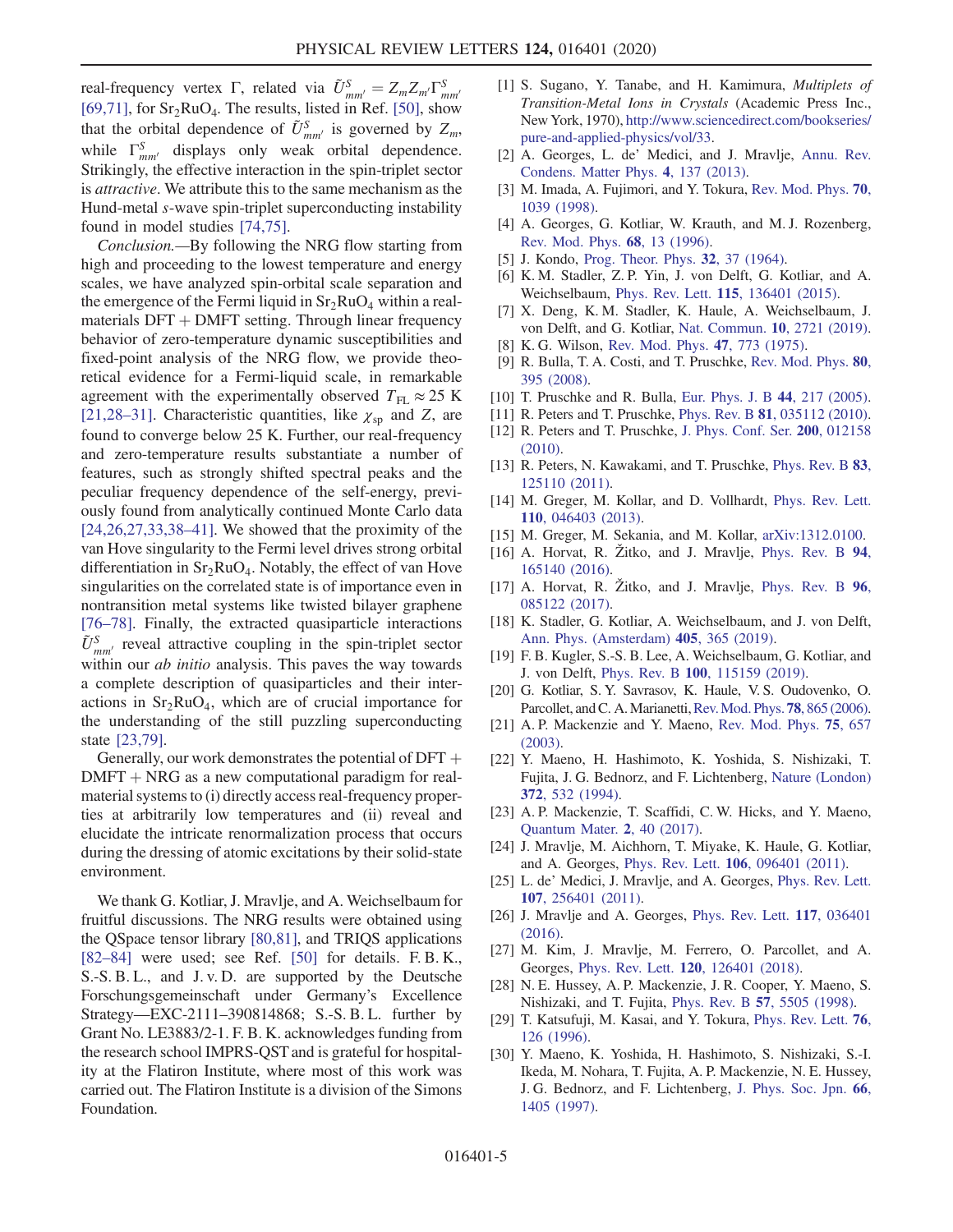- <span id="page-5-7"></span>[31] T. Imai, A. W. Hunt, K. R. Thurber, and F. C. Chou, [Phys.](https://doi.org/10.1103/PhysRevLett.81.3006) Rev. Lett. 81[, 3006 \(1998\)](https://doi.org/10.1103/PhysRevLett.81.3006).
- [32] A. Mackenzie, S. Julian, A. Diver, G. Lonzarich, N. Hussey, Y. Maeno, S. Nishizaki, and T. Fujita, [Physica \(Amsterdam\)](https://doi.org/10.1016/0921-4534(95)00770-9) 263C[, 510 \(1996\)](https://doi.org/10.1016/0921-4534(95)00770-9).
- <span id="page-5-11"></span>[33] D. Stricker, J.Mravlje, C. Berthod, R. Fittipaldi, A. Vecchione, A. Georges, and D. van der Marel, [Phys. Rev. Lett.](https://doi.org/10.1103/PhysRevLett.113.087404) 113, [087404 \(2014\)](https://doi.org/10.1103/PhysRevLett.113.087404).
- <span id="page-5-0"></span>[34] The orbital and spin Kondo temperatures,  $T_{\rm orb}$  and  $T_{\rm sn}$ , give the characteristic energy scale of the corresponding screening process and are here deduced from the maxima of the respective zero-temperature real-frequency susceptibilities [\[6,18,19\]](#page-4-4). Similarly, the Fermi-liquid crossover, which corresponds to the completion of the screening process [\[7\],](#page-4-13) is associated with a scale as opposed to an exact number. In this case, we do not extract a specific value but rather compare the experimentally observed 25 K [\[21,28](#page-4-9)–31] to our numerical data and demonstrate excellent agreement.
- <span id="page-5-1"></span>[35] We note that also tensor networks have been successfully used to carry out  $DFT + DMFT$  calculations directly on the real-frequency axis [\[36,37\].](#page-5-15)
- <span id="page-5-15"></span>[36] D. Bauernfeind, M. Zingl, R. Triebl, M. Aichhorn, and H. G. Evertz, Phys. Rev. X 7[, 031013 \(2017\)](https://doi.org/10.1103/PhysRevX.7.031013).
- [37] D. Bauernfeind, R. Triebl, M. Zingl, M. Aichhorn, and H. G. Evertz, Phys. Rev. B 97[, 115156 \(2018\).](https://doi.org/10.1103/PhysRevB.97.115156)
- [38] G. Zhang, E. Gorelov, E. Sarvestani, and E. Pavarini, [Phys.](https://doi.org/10.1103/PhysRevLett.116.106402) Rev. Lett. 116[, 106402 \(2016\).](https://doi.org/10.1103/PhysRevLett.116.106402)
- <span id="page-5-4"></span>[39] H. U. R. Strand, M. Zingl, N. Wentzell, O. Parcollet, and A. Georges, Phys. Rev. B 100[, 125120 \(2019\).](https://doi.org/10.1103/PhysRevB.100.125120)
- [40] M. Zingl, J. Mravlje, M. Aichhorn, O. Parcollet, and A. Georges, [Quantum Mater.](https://doi.org/10.1038/s41535-019-0175-y) 4, 35 (2019).
- [41] X. Deng, K. Haule, and G. Kotliar, [Phys. Rev. Lett.](https://doi.org/10.1103/PhysRevLett.116.256401) 116, [256401 \(2016\).](https://doi.org/10.1103/PhysRevLett.116.256401)
- <span id="page-5-2"></span>[42] Currently, also a matrix product states (MPS) based impurity solver is being used to study  $Sr<sub>2</sub>RuO<sub>4</sub>$  at  $T = 0$ , although on the Matsubara axis [\[43\].](#page-5-16)
- <span id="page-5-16"></span>[43] N.-O. Linden, M. Zingl, C. Hubig, O. Parcollet, and U. Schollwöck, [arXiv:1909.02503.](https://arXiv.org/abs/1909.02503)
- [44] C. Bergemann, A. P. Mackenzie, S. R. Julian, D. Forsythe, and E. Ohmichi, Adv. Phys. 52[, 639 \(2003\)](https://doi.org/10.1080/00018730310001621737).
- [45] E. Sarvestani, G. Zhang, E. Gorelov, and E. Pavarini, [Phys.](https://doi.org/10.1103/PhysRevB.97.085141) Rev. B 97[, 085141 \(2018\).](https://doi.org/10.1103/PhysRevB.97.085141)
- <span id="page-5-3"></span>[46] N. Marzari and D. Vanderbilt, [Phys. Rev. B](https://doi.org/10.1103/PhysRevB.56.12847) 56, 12847 [\(1997\).](https://doi.org/10.1103/PhysRevB.56.12847)
- [47] I. Souza, N. Marzari, and D. Vanderbilt, [Phys. Rev. B](https://doi.org/10.1103/PhysRevB.65.035109) 65, [035109 \(2001\).](https://doi.org/10.1103/PhysRevB.65.035109)
- [48] A. Tamai et al., Phys. Rev. X 9[, 021048 \(2019\)](https://doi.org/10.1103/PhysRevX.9.021048).
- <span id="page-5-5"></span>[49] J. Kanamori, [Prog. Theor. Phys.](https://doi.org/10.1143/PTP.30.275) 30, 275 (1963).
- [50] See Supplemental Material at [http://link.aps.org/](http://link.aps.org/supplemental/10.1103/PhysRevLett.124.016401) [supplemental/10.1103/PhysRevLett.124.016401](http://link.aps.org/supplemental/10.1103/PhysRevLett.124.016401) for further definitions, algorithmic details, and the quasiparticle parameters, which additionally contains Refs. [51–61] listed below.
- [51] P. Werner, A. Comanac, L. de' Medici, M. Troyer, and A. J. Millis, Phys. Rev. Lett. 97[, 076405 \(2006\)](https://doi.org/10.1103/PhysRevLett.97.076405).
- [52] P. Blaha, K. Schwarz, G. K. H. Madsen, D. Kvasnicka, J. Luitz, R. Laskowski, F. Tran, and L. D. Marks, WIEN2k, An Augmented Plane Wave+Local Orbitals Program for Calculating Crystal Properties (K. Schwarz, Techn. Univ. Wien, Austria, 2018).
- [53] K. Kuneš, R. Arita, P. Wissgott, A. Toschi, H. Ikeda, and K. Held, [Comput. Phys. Commun.](https://doi.org/10.1016/j.cpc.2010.08.005) 181, 1888 (2010).
- [54] A. A. Mostofi, J. R. Yates, G. Pizzi, Y.-S. Lee, I. Souza, D. Vanderbilt, and N. Marzari, [Comput. Phys. Commun.](https://doi.org/10.1016/j.cpc.2014.05.003) 185, [2309 \(2014\)](https://doi.org/10.1016/j.cpc.2014.05.003).
- [55] A. Weichselbaum and J. von Delft, [Phys. Rev. Lett.](https://doi.org/10.1103/PhysRevLett.99.076402) 99, [076402 \(2007\).](https://doi.org/10.1103/PhysRevLett.99.076402)
- [56] A. K. Mitchell, M. R. Galpin, S. Wilson-Fletcher, D. E. Logan, and R. Bulla, Phys. Rev. B 89[, 121105\(R\) \(2014\).](https://doi.org/10.1103/PhysRevB.89.121105)
- [57] K. M. Stadler, A. K. Mitchell, J. von Delft, and A. Weichselbaum, Phys. Rev. B 93[, 235101 \(2016\)](https://doi.org/10.1103/PhysRevB.93.235101).
- [58] R. Žitko and T. Pruschke, Phys. Rev. B 79[, 085106 \(2009\).](https://doi.org/10.1103/PhysRevB.79.085106)
- [59] S.-S. B. Lee and A. Weichselbaum, [Phys. Rev. B](https://doi.org/10.1103/PhysRevB.94.235127) 94, 235127 [\(2016\).](https://doi.org/10.1103/PhysRevB.94.235127)
- [60] S.-S. B. Lee, J. von Delft, and A. Weichselbaum, [Phys. Rev.](https://doi.org/10.1103/PhysRevLett.119.236402) Lett. 119[, 236402 \(2017\)](https://doi.org/10.1103/PhysRevLett.119.236402).
- [61] H. U. R. Strand, [https://dx.doi.org/10.5281/zenodo.2638059,](https://dx.doi.org/10.5281/zenodo.2638059) [2019.](https://dx.doi.org/10.5281/zenodo.2638059)
- <span id="page-5-6"></span>[62] H. Alloul, Scholarpedia 9[, 32069 \(2014\)](https://doi.org/10.4249/scholarpedia.32069).
- [63] H. Alloul, Scholarpedia **10**[, 30632 \(2015\)](https://doi.org/10.4249/scholarpedia.30632).
- [64] H. Mukuda, K. Ishida, Y. Kitaoka, K. Asayama, Z. Mao, Y. Mori, and Y. Maeno, [J. Phys. Soc. Jpn.](https://doi.org/10.1143/JPSJ.67.3945) 67, 3945 [\(1998\).](https://doi.org/10.1143/JPSJ.67.3945)
- [65] K. Ishida, H. Mukuda, Y. Minami, Y. Kitaoka, Z. Q. Mao, H. Fukazawa, and Y. Maeno, [Phys. Rev. B](https://doi.org/10.1103/PhysRevB.64.100501) 64, 100501(R) [\(2001\).](https://doi.org/10.1103/PhysRevB.64.100501)
- <span id="page-5-8"></span>[66] J. Mravlje, M. Aichhorn, T. Miyake, K. Haule, G. Kotliar, and A. Georges, Phys. Rev. Lett. 106[, 096401 \(2011\)](https://doi.org/10.1103/PhysRevLett.106.096401).
- <span id="page-5-9"></span>[67] E. Gull, A. J. Millis, A. I. Lichtenstein, A. N. Rubtsov, M. Troyer, and P. Werner, [Rev. Mod. Phys.](https://doi.org/10.1103/RevModPhys.83.349) 83, 349 (2011).
- <span id="page-5-10"></span>[68] J. E. Gubernatis, M. Jarrell, R. N. Silver, and D. S. Sivia, Phys. Rev. B 44[, 6011 \(1991\)](https://doi.org/10.1103/PhysRevB.44.6011).
- <span id="page-5-12"></span>[69] A. C. Hewson, A. Oguri, and D. Meyer, [Eur. Phys. J. B](https://doi.org/10.1140/epjb/e2004-00256-0) 40, [177 \(2004\)](https://doi.org/10.1140/epjb/e2004-00256-0).
- [70] J. Bauer and A. C. Hewson, [Phys. Rev. B](https://doi.org/10.1103/PhysRevB.76.035118) 76, 035118 [\(2007\).](https://doi.org/10.1103/PhysRevB.76.035118)
- [71] Y. Nishikawa, D. J. G. Crow, and A. C. Hewson, [Phys. Rev.](https://doi.org/10.1103/PhysRevB.82.115123) B 82[, 115123 \(2010\).](https://doi.org/10.1103/PhysRevB.82.115123)
- [72] See Ref. [\[73\]](#page-5-17) for the relation between the Landau parameters of the lattice and the (self-consistent) impurity model.
- <span id="page-5-17"></span>[73] F. Krien, E. G. C. P. van Loon, M. I. Katsnelson, A. I. Lichtenstein, and M. Capone, [Phys. Rev. B](https://doi.org/10.1103/PhysRevB.99.245128) 99, 245128 [\(2019\).](https://doi.org/10.1103/PhysRevB.99.245128)
- <span id="page-5-13"></span>[74] S. Hoshino and P. Werner, [Phys. Rev. Lett.](https://doi.org/10.1103/PhysRevLett.115.247001) 115, 247001 [\(2015\).](https://doi.org/10.1103/PhysRevLett.115.247001)
- <span id="page-5-14"></span>[75] S. Hoshino and P. Werner, Phys. Rev. B 93[, 155161 \(2016\).](https://doi.org/10.1103/PhysRevB.93.155161)
- [76] G. Li, A. Luican, J. M. B. L. dos Santos, A. H. C. Neto, A. Reina, J. Kong, and E. Y. Andrei, Nat. Phys. 6[, 109 \(2010\).](https://doi.org/10.1038/nphys1463)
- [77] A. Kerelsky, L. J. McGilly, D. M. Kennes, L. Xian, M. Yankowitz, S. Chen, K. Watanabe, T. Taniguchi, J. Hone, C. Dean, A. Rubio, and A. N. Pasupathy, [Nature \(London\)](https://doi.org/10.1038/s41586-019-1431-9) 572, [95 \(2019\).](https://doi.org/10.1038/s41586-019-1431-9)
- [78] Y. Choi, J. Kemmer, Y. Peng, A. Thomson, H. Arora, R. Polski, Y. Zhang, H. Ren, J. Alicea, G. Refael, F. von Oppen, K. Watanabe, T. Taniguchi, and S. Nadj-Perge, [Nat.](https://doi.org/10.1038/s41567-019-0606-5) Phys. 15[, 1174 \(2019\).](https://doi.org/10.1038/s41567-019-0606-5)
- [79] A. Pustogow, Y. Luo, A. Chronister, Y. S. Su, D. A. Sokolov, F. Jerzembeck, A. P. Mackenzie, C. W. Hicks, N. Kikugawa, S. Raghu, E. D. Bauer, and S. E. Brown, [Nature \(London\)](https://doi.org/10.1038/s41586-019-1596-2) 574, 72 (2019).